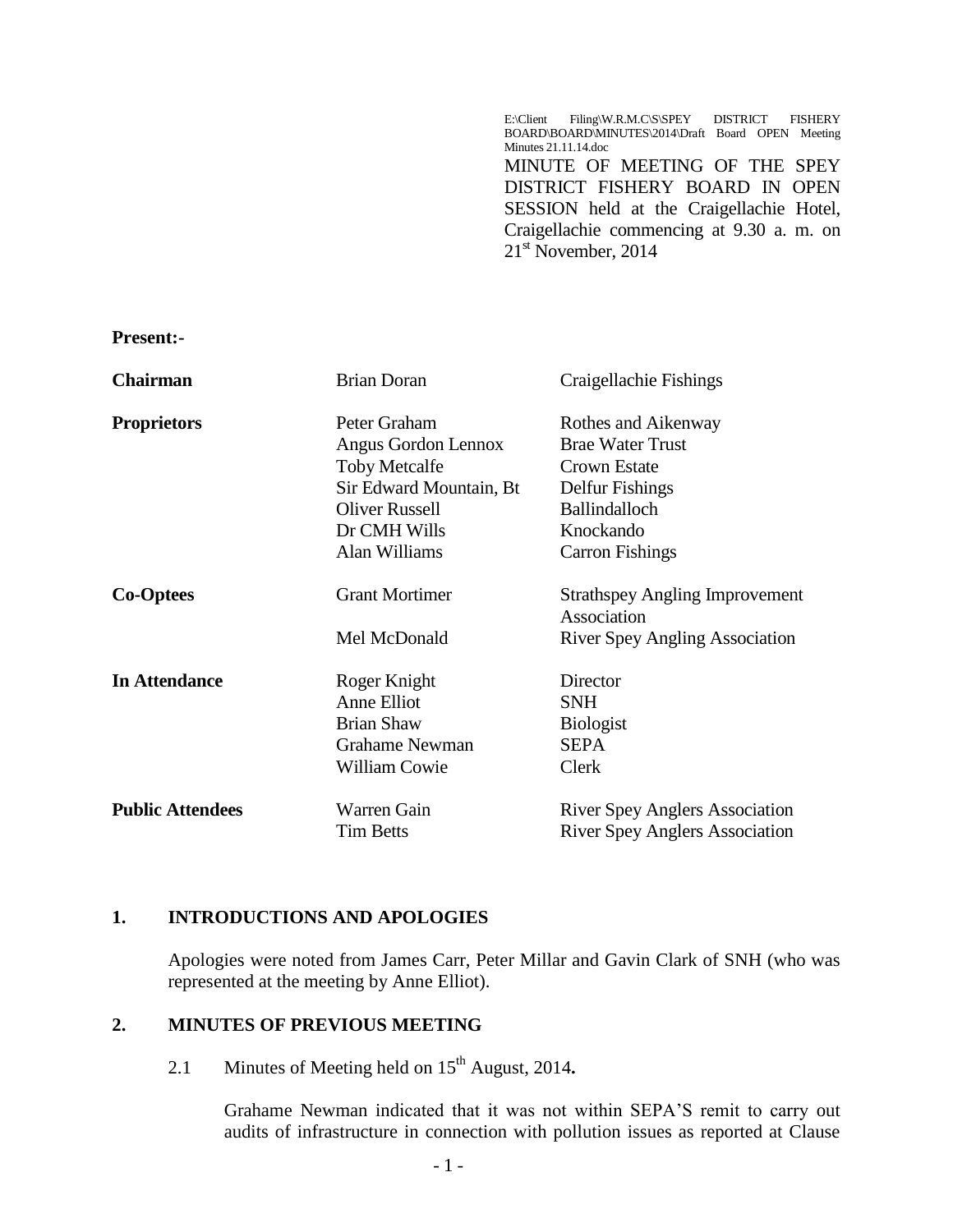4.5.2 of the previous Minute. Other than this correction, the Minute was proposed by Dr CMH Wills and seconded by Angus Gordon Lennox as being an accurate record.

# **3. MATTERS ARISING FROM PREVIOUS MINUTES**

3.1 There were no additional matters arising, other than covered in the Agenda.

# **4. DIRECTOR'S REPORT**

The Director's Report was as annexed to the Minute but the following issues arose:-

4.1 Seal management

Angus Gordon Lennox enquired how the Moray Firth Seal Management Plan had been rated as successful. In response, the Director indicated this was in the sense of a joined-up approach with all agencies and Boards acting together, which enabled coordinated action.

Brian Doran enquired who was overall in charge. In response, Sir Edward Mountain indicated that at the start this had been individual rivers, but as time went on the control of submitting the licence applications and subsequent returns had fallen to the Director of the Kyle of Sutherland Board and subsequently the Director of the Spey Board. The Director explained that a co-ordination and review meeting would now be arranged which would address issues such as the fulfilment of the quota throughout the region. He added that Marine Scotland would not increase the quota until the existing quotas were fulfilled, so the issue of co-ordinated action and participation was vitally important to ensure proper implementation.

As an aside, Alan Williams indicated that the Wild Fisheries Review may result in the implementation of a national framework for seal management.

#### 4.2 Spey Catchment Initiative

Toby Metcalfe enquired how monitoring of the Initiative's projects was working in practice. In response, Brian Shaw confirmed that they had good baseline data for the project areas, which would be updated annually following the conduct of regular evaluation. Alan Williams also stressed the need to highlight the value of the private sector element of the Initiative's funding in light of the Wild Fisheries Review.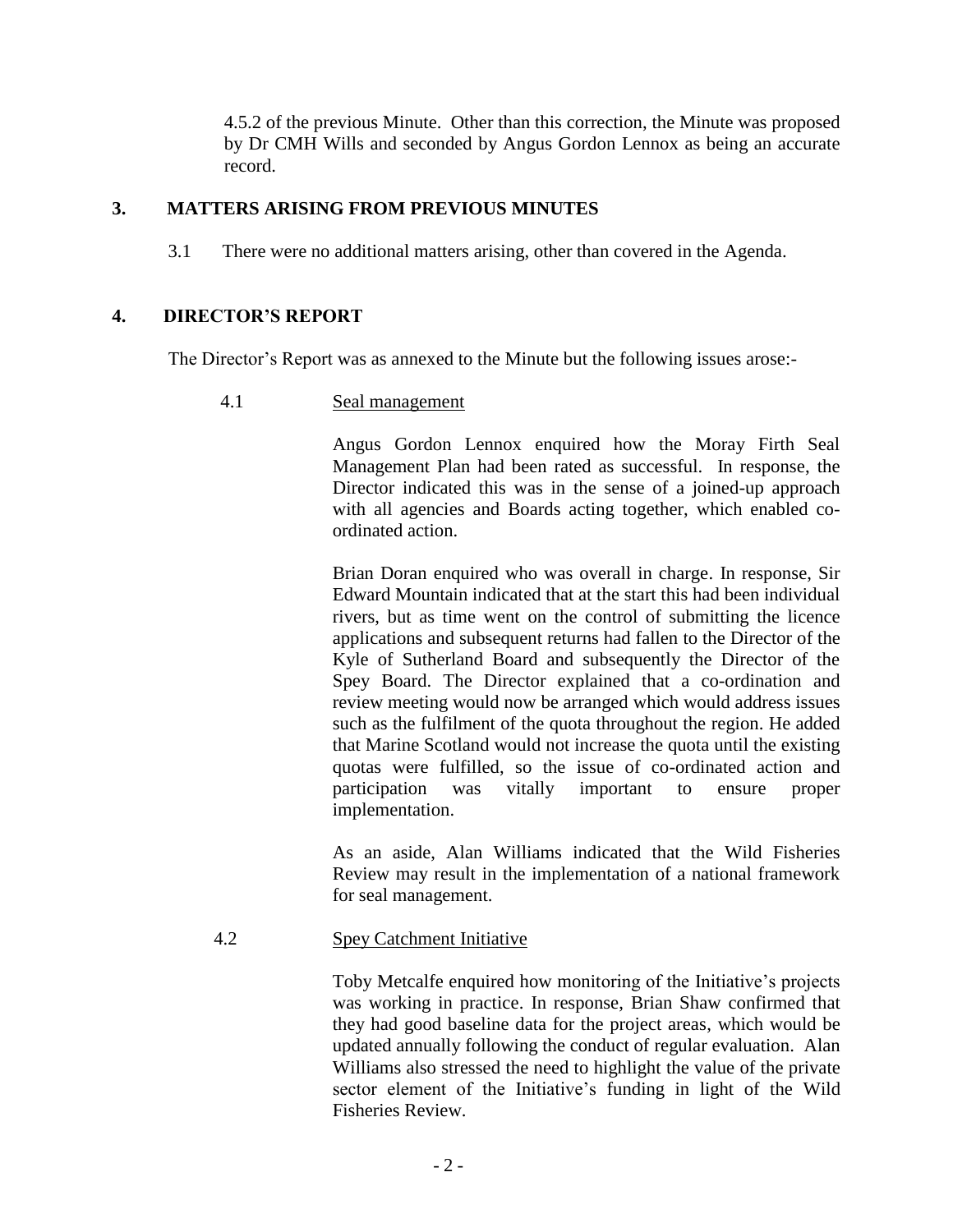#### 4.3 Spey Dam

Alan Williams enquired whether the SEPA were reducing the status of the river above the Spey Dam from moderate to poor and, if so, on what timescale. In response, Grahame Newman advised that he was not personally involved, but he was aware discussions were ongoing and would report to the Board on progress as much as he was able. The Director reported that he had been informed that all Water Framework Directive issues on the Spey were being brought forward from the third River Basin Management Plan to the second and Brian Shaw said that confirmation of the revised status was expected to be received shortly.

### 4.4 SSE

Angus Gordon Lennox recorded his and all of the Board's thanks to the Director and to Alan Williams for all their hard work, which had seen the withdrawal of the SSE application in its current form.

### **5. Spey Foundation Report**

- 5.1 Peter Graham presented a brief summary of the discussions of the Spey Foundation Meeting held the previous day. These included discussions on the following:-
	- Overall review of budget and projects.
	- Continuation of monitoring on the Avon.
	- Lengthy discussions on pre- and post-spate monitoring.
	- Presentation of a report by the Biologist on smolt trapping which had been well received and was now to be peer reviewed.
	- The Ghillies' view on targeting funding towards specific projects in the Spey valley and the possibility of involving a PR Consultant to look at areas which might attract private funding.
	- Discussion on the relationship between the Foundation and the Board and the need to become more independent to allow separate employment etc.
	- Discussion of off-shore Wind Farm developments which resulted in the suggestion of a meeting with the Atlantic Salmon Trust to coordinate work, including a possible smolt tagging project near the mouth of the Spey. Brian Shaw indicated, however, that this was unlikely to happen until 2016.

In summary, Peter Graham indicated that whilst there was a lot of ongoing work, the main issue was to maintain external funding, particularly if Board funding was reduced as a result of the Wild Fishery Review. He then invited questions:-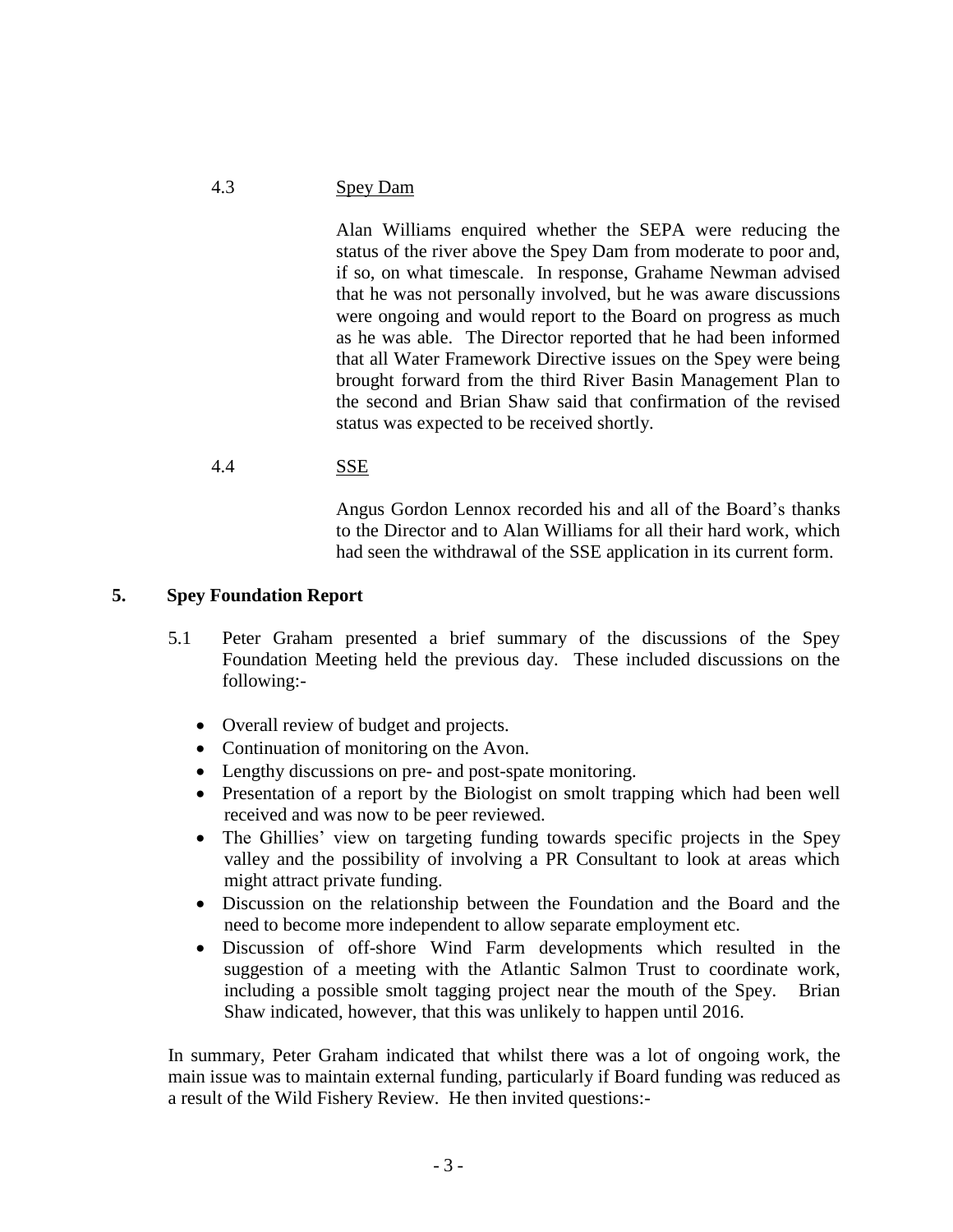Toby Metcalfe enquired whether it would be possible to have a note of the key points from the Foundation Committee Meeting to be available at the Board Meeting, so as to inform Board Members.

Alan Williams also enquired whether the Minutes of the Foundation Meeting should be published on the Board's website. After discussion, it was agreed to do so, with the exception of the Biologist's Report, which was a record of ongoing work rather than a summary of decisions taken. A full Minute, however, would be circulated to Board Members.

# **6. Board Nominees and Co-optees to Foundation**.

6.1 Following a review of the Memorandum and Articles of the Foundation, it was noted that there was a power of Nomination and Co-option, as well as provisions regarding the retirement of Directors. Nominated and Co-opted Directors were not required to step down in rotation and, after discussion, it was recommended to appoint Peter Graham and Brian Doran as the Boards' Nominee Directors and to Co-opt Roger Knight and Brian Shaw as Directors also.

This proposal was unanimously agreed and proposed by Oliver Russell and seconded by Toby Metcalfe.

# **7 Publicity**

7.1 This was covered within the Director's Report attached.

# **8. Association of Salmon Fishery Boards**

8.1 Wild Fisheries Review

The Director reported that the AGM of the ASFB had taken place two weeks before the meeting and had been well attended. It had been followed by a joint workshop between ASFB Members and RAFTS Members to discuss the Wild Fisheries Review. In summary it was felt that some aspects of the Review were positive and some negative, and considerable concern had been expressed by members from the Tweed. In addition, the finance provisions were of particular concern, given the central collection of a national levy and it was considered that the new system could be unworkable.

At the moment this was a report with a series of recommendations, but Board Members recognised that if the proposed system of financing was implemented it could significantly affect the current Spey operation.

### 8.2 Offshore Wind Farms

Sir Edward Mountain expressed concern that the ASFB were dealing with the negotiation of Offshore Wind Farms rather than the local Fishery Boards directly